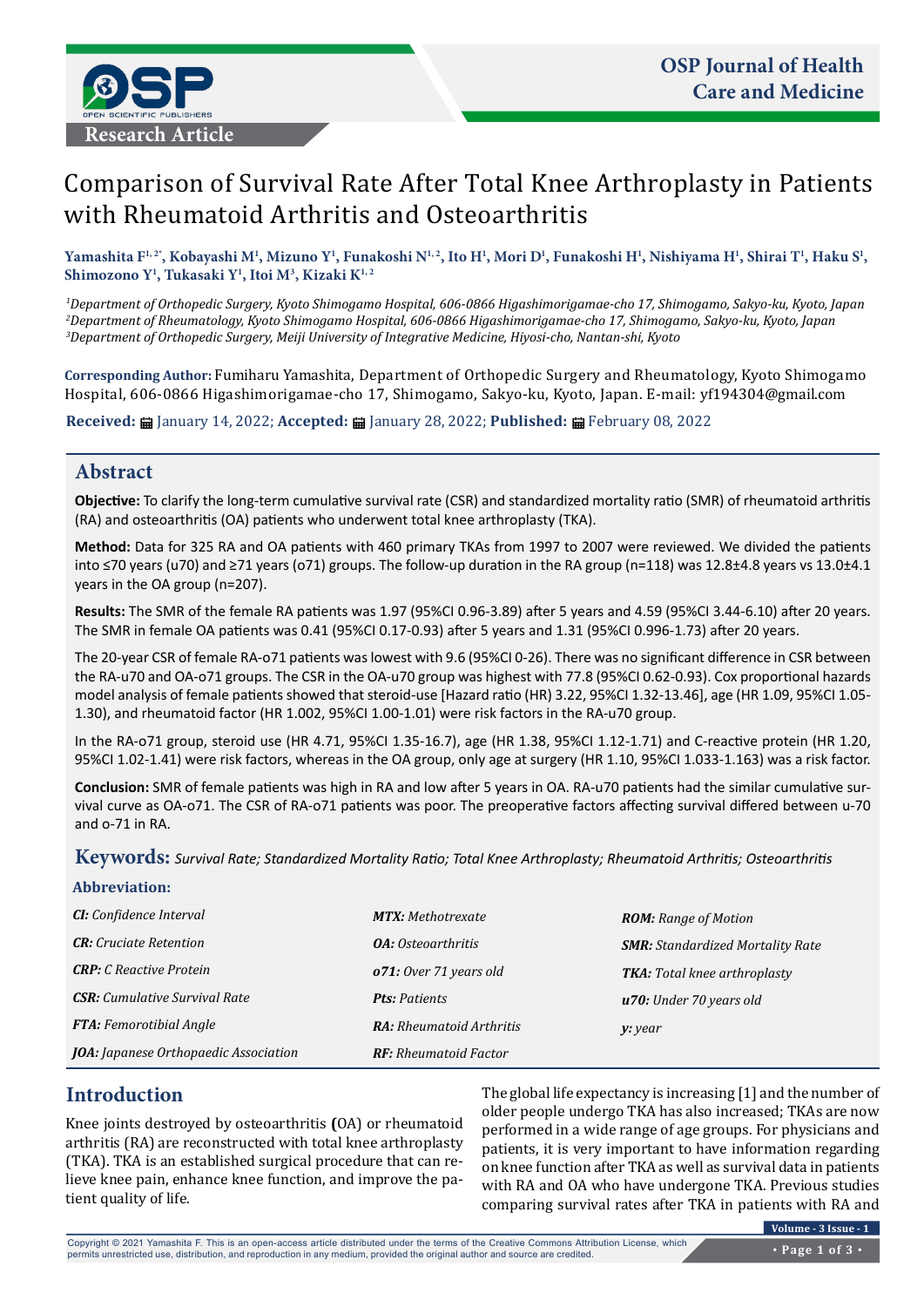OA reported a low survival rate with RA [2**-**5]. On the contrary, the reported survival rate after TKA in patients with OA was high [6**-**9], approximately the same [10, 11], or lower [12, 13] compared with that in the general population. However, there are no reports comparing the survival rate after TKA in elderly patients with RA and OA.

The purpose of this study was to clarify the long-term cumulative survival rate (CSR) and the standardized mortality ratio (SMR) of patients with OA and RA who underwent TKA, and to evaluate survival rates after TKA in elderly patients.

#### **Methods and Patients**

In this retrospective study, data for 328 consecutive patients with RA and OA with 460 primary TKAs from 22 August 1997 to 17 December 2007 were reviewed. All surgeries were performed by a single surgeon in a hospital under general anesthesia, and all patients were medically treated by a single physician. The study period was when methotrexate and biologics were introduced as RA drug therapies in Japan.

The patients were followed until 30 August 2018 or until death. We evaluated 118 patients (169 joints) with RA and 207 patients (286 joints) with OA. We excluded 3 patients with OA (5 joints) because these patients changed to another clinic and could not be contacted within 1 year after TKA. All RA patients fulfilled the 1987 revised American College of Rheumatology criteria for RA [14]. OA patients were assessed as grade 3 or 4 by the Kellgren–Laurence classification of the knee [15].

As the mean age at surgery for all 325 patients was 69.6 (SD 8.7) years, we divided the patients into two groups:  $\leq 70$ years (u70) and  $\geq$  71 years old (o71) [9].

#### **Evaluation Methods**

The influence on the survival rate at the time of age of operation, preoperative height, weight, body mass index (BMI), Japanese Orthopaedic Association (JOA) knee score [16], bilateral replacement, knee joint range of motion (ROM), and femorotibial angle (FTA) on standing radiographs was investigated and compared between the RA group and the OA group, and between subgroups u70 and o71. The effect of preoperative serum C-reactive protein (CRP) concentration, tender joint counts, swollen joint count, rheumatoid factor (RF), and the use of methotrexate (MTX), corticosteroids, and/or biologic agents just before TKA on the survival rate was investigated in the patients with RA.

Forty-three patients with RA and 75 patients with OA were evaluated by direct examination. We also conducted telephone surveys and a letter survey to determine the live status of 21 patients with RA and 65 patients with OA who had stopped visiting our clinic. Fifty-four patients with RA and 67 patients with OA had died at the end of the study period, and in these patients, two medical clerks contacted the patients' families to determine the date and cause of death.

#### **Implants and Operations**

The prosthesis used in all patients was the Genesis 2 (Smith & Nephew, Memphis, TN, USA) [17], which was introduced

into our country in August 1997. The TKA prostheses were the cruciate-retaining type in 147 implants (85.8%) in patients with RA and in 240 implants (71.3%) in OA patients; the posterior-stabilized type in 22 implants with RA and in 46 implants with OA; and the revision type in 1 implant with RA. The patella was replaced with an inset convex patella in all but three knees of two patients with RA.

All TKAs were performed by one surgeon at one institution, and postoperative follow-up and RA medical treatment were performed by the same surgeon, since he is also a board-certified rheumatologist approved by Japanese Rheumatology Association.

#### **Statistical Analysis**

The CSR was estimated using the Kaplan–Meier method. Preoperative variables were compared between living and dead patients in each of the four subgroups using the Cox proportional hazard model. As appropriate, statistical analyzes were performed using univariate and multivariate regression models, Student's t test, the Chi-square test, and one-way ANOVA followed by Bonferroni post hoc. For all statistical analyses, p<0.05 was considered to indicate significance. Details of the results of the statistical analysis are given in the supplementary data.

The expected mortality rate was calculated from the ageand sex-specific Japanese population rates from 1977 to 2007 [18]. SMR was calculated by dividing the observed number of deaths by the expected number of deaths. Results are expressed as SMR with the associated 95% confidence interval. All statistical analyzes were performed with the Bell curve for Excel (version 3.20) (Social Survey Research Information).

## **Results**

## **Overall Outcome**

The mean age at surgery for the 118 patients in the RA group was 64.6 (10.3) years, and the mean age for the 207 patients in the OA group was 72.9 (5.8) years. Table 1 and Supplementary Table S1 show the variable data for the RA and OA groups, each divided into u70 and o71 subgroups. With the reference to report of Hunt et al [9], we divided the patients into two age groups. Females accounted for more than 80% of the patients in all the four groups. The mean age at surgery of the RA-u70 group (58.9 years) was significantly younger than the age of the other three groups. The mean ages of the RA-o71 and OA-o71 groups were 74.6 years and 76.2 years, respectively. The mean age at the incidence of RA for the female u70 group was 43.1 (12.6) and 60.8 (8.7) years for the female o71 group (Table 1 and supplementary Table S1).

Body weight and BMI were higher in the OA group. The number of patients with bilateral TKA in the RA-u70 group was significantly higher than in the OA-u70 group. The range of motion was worse in the RA-u70 group than in the OA group, and the JOA score in the RA-o71 group was higher than in the RA-u70 and OA-o71 groups. The FTA was larger in the OA group than in the RA group.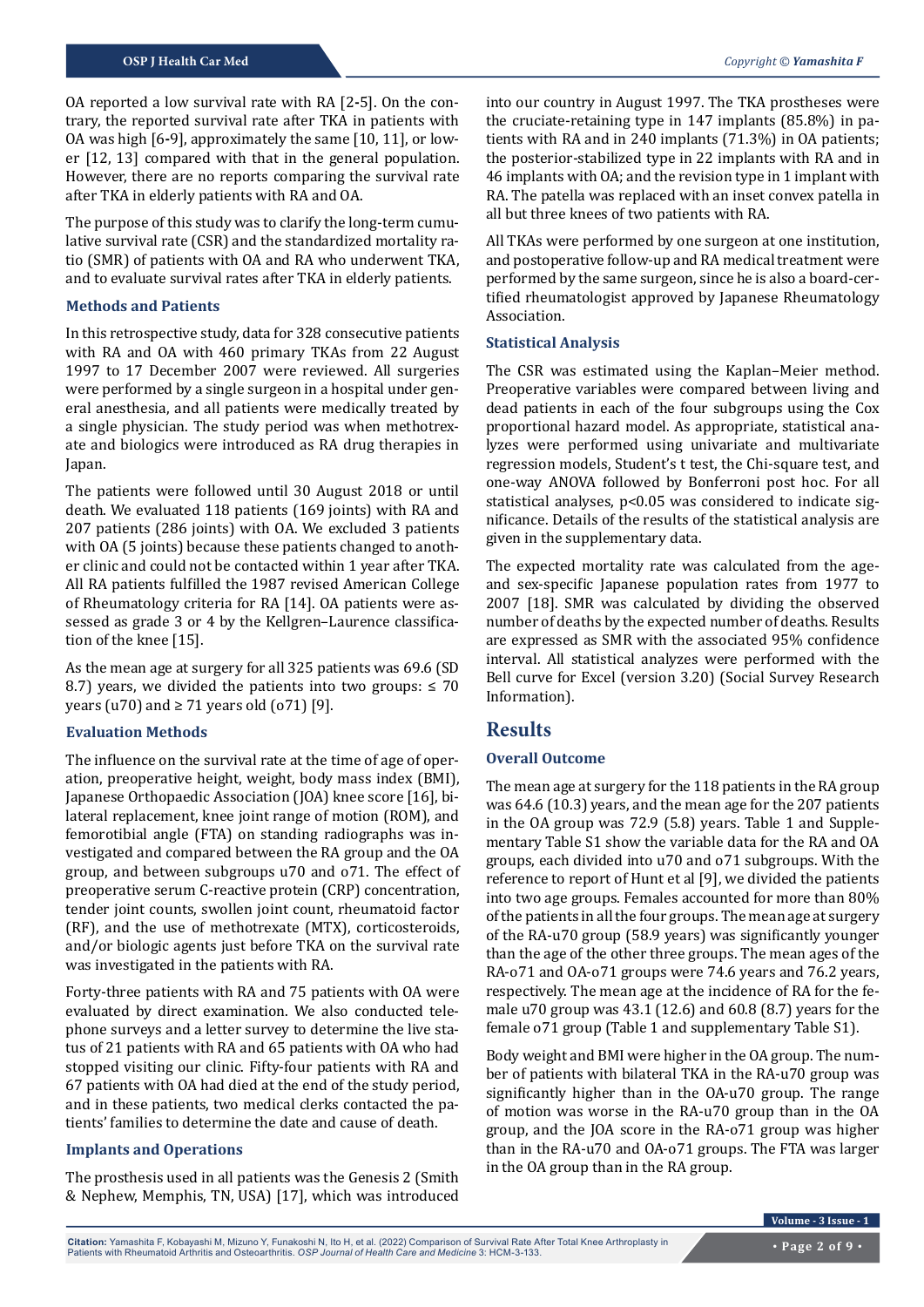|                         | <b>RA-u70</b>   | <b>RA-071</b>   | $OA-u70$         | <b>OA-071</b>    |
|-------------------------|-----------------|-----------------|------------------|------------------|
| patients (joints)       | 75 (111)        | 43 (58)         | 67(83)           | 140(203)         |
| female $(\% )$          | 66 (88.0)       | 40(93.0)        | 56 (82.8)        | 131(92.9)        |
| age at operation (y)    | 58.9±8.5        | $74.6 \pm 2.7$  | $66.5 \pm 3.8$   | $76.2 \pm 3.7$   |
| height                  | $155.4 \pm 7.4$ | $150.5 \pm 7.4$ | $154.7 \pm 8.0$  | $151.2 \pm 6.7$  |
| body weight             | $51.0 \pm 9.7$  | $47.9 \pm 7.7$  | $62.2 \pm 10.7$  | $56.3 \pm 8.9$   |
| <b>BMI</b>              | $21.1 \pm 3.4$  | $21.1 \pm 2.6$  | $25.9 \pm 3.6$   | $24.6 \pm 3.2$   |
| bilateral TKA (pts)     | 38 (50.7%)      | 13 (30.2%)      | 21 (31.3%)       | $61(43.6\%)$     |
| CR type                 | 93 (83.8%)      | 54(93.1)        | 68 (82.0%)       | 172 (84.7%)      |
| <b>ROM</b>              | $90.2 \pm 31.7$ | $98.5 \pm 25.1$ | $103.6 \pm 18.1$ | $106.3 \pm 18.1$ |
| JOA total score         | $46.2 \pm 13.1$ | $51.9 \pm 8.9$  | $48.5 \pm 11.2$  | $47.5 \pm 10.0$  |
| <b>FTA</b>              | $174.9 \pm 8.0$ | $177.6 \pm 6.9$ | $186.5 \pm 6.4$  | $186.3 \pm 6.8$  |
| follow-up period $(y)$  | $14.0 \pm 4.5$  | $10.8 \pm 4.5$  | $14.7 + 4.1$     | $12.1 \pm 3.9$   |
| Death patients (female) | 27(25)          | 27(25)          | 17(11)           | 50 (46)          |
| age at death            | $71.8 \pm 7.2$  | $84.4 \pm 5.6$  | $79.9 \pm 5.3$   | $87.1 \pm 5.8$   |

## **Table 1.** Variable of RA-u70, RA-o71, OA-u70 and OA-o71 groups

CR: cruciate retention, FTA; femorotibial angle, JOA; Japanese Orthopaedic Association, OA; Osteoarthritis, o71; over 71 years old, pts; patients, RA; rheumatoid arthritis, ROM; range of motion, TKA; total knee arthroplasty, u70; under 70 years old, y; year.

The duration of follow-up in the RA group was 12.8 (4.8) years and 13.0 (4.1) years in the OA group (p =0.7195). The RA- and OA-u70 groups had longer follow-up durations than the RA- and OA-o71 groups.

The TKA Revision was performed in 4 joints (2.4%) in the RA group and 7 joints (2.4%) in the OA group. The causes of revision constituted two mechanical loosening, one late infection, and one fracture in the RA group, and three late infections, two fractures, one dislocation, and pain in the OA group. The 21-year CSR after TKA was 97.0% for both the RA and OA groups. CSR were 97.7%, 96.2%, 95.8%, and 97.9% in the RA-u70, RA-o71, OA-u70, and OA-o71 groups, respectively (log-rank test: p= 0.7718).

### **Age and Cause of Death**

During follow-up, 54 (45.8%) of the 118 patients in the RA group and 67 (32.4%) of the 207 patients in the OA group died. In particular, 27 (62.8%) patients in the RA-o71 group died, which was the highest rate in the four groups (Table 1 and supplementary data).

The mean age at death was 78.1 (9.0) years in the RA group and 85.3 (6.5) years in the OA group ( $p < 0.001$ ). When comparing the mean age at death of female patients in the four groups, the RA-u70 group was younger than the other three groups; the mean age at death in the RA-o71 group was not different from that in the OA groups (Table 1). The period from surgery to death of female patients is RA-u70 group 9.8 (4.2), RA-o71 group 9.5 (4.6), OA-u70 group 11.1 (5.8) and OA-o71 group 10.2 (3.7) years.

The causes of death were respiratory diseases (n=5) and infectious diseases (n=4) in the RA-u70 group, and respira-

tory diseases (n=6), senile dementia (n=7), and malignant tumors (n=5) in the RA-o71 group. Malignant tumors (n=8) were common in the OA-u70 group, and cardiovascular disease (n=15), senile dementia (n=11), and malignant tumors (n=9) were causes in the OA-o71 group. Other deaths due to renal dysfunction (n=3) and multiple organ failure (n=2) were observed in the RA-u70 group, but not in the RA-o71 and OA groups.

The mortality rate in the RA group was 35.7 per 1000 person-years (95% CI: 26.2–45.2) and 25.2 per 1000 personyears (95% CI: 19.2–31.2) in the OA group. When comparing mortality rates in the four groups, the highest mortality rate occurred in the RA-o71 group at 58.2 per 1000 person-years (95% CI: 26.9–89.5). The rate in the RA-u70 group was 25.7 per 1000 person-years (95% CI: 11.9–39.6); OA-u70: 17.2 per 1000 person-years (95% CI: 9.0–25.4) and OA-o71: 29.8 per 1000 person-years (95% CI: 21.6–37.9).

Only two patients died within 1 year after TKA. None of the patients died from TKA surgery-related complications.

### **Comparison of the SMRs**

The age- and sex-specific SMR of patients after the primary TKA was calculated according to the Japanese demographics for 1997 to 2015 (Table 2) (18). In female patients, the SMR of the RA group was as high as 1.97 after 5 years, 3.49 after 10 years and 4.59 after 20 years (Table 2). The SMR of the female OA group was 0.41 after 5 years, which was lower than that of the general population, and 1.15 after 15 years and 1.31 after 20 years.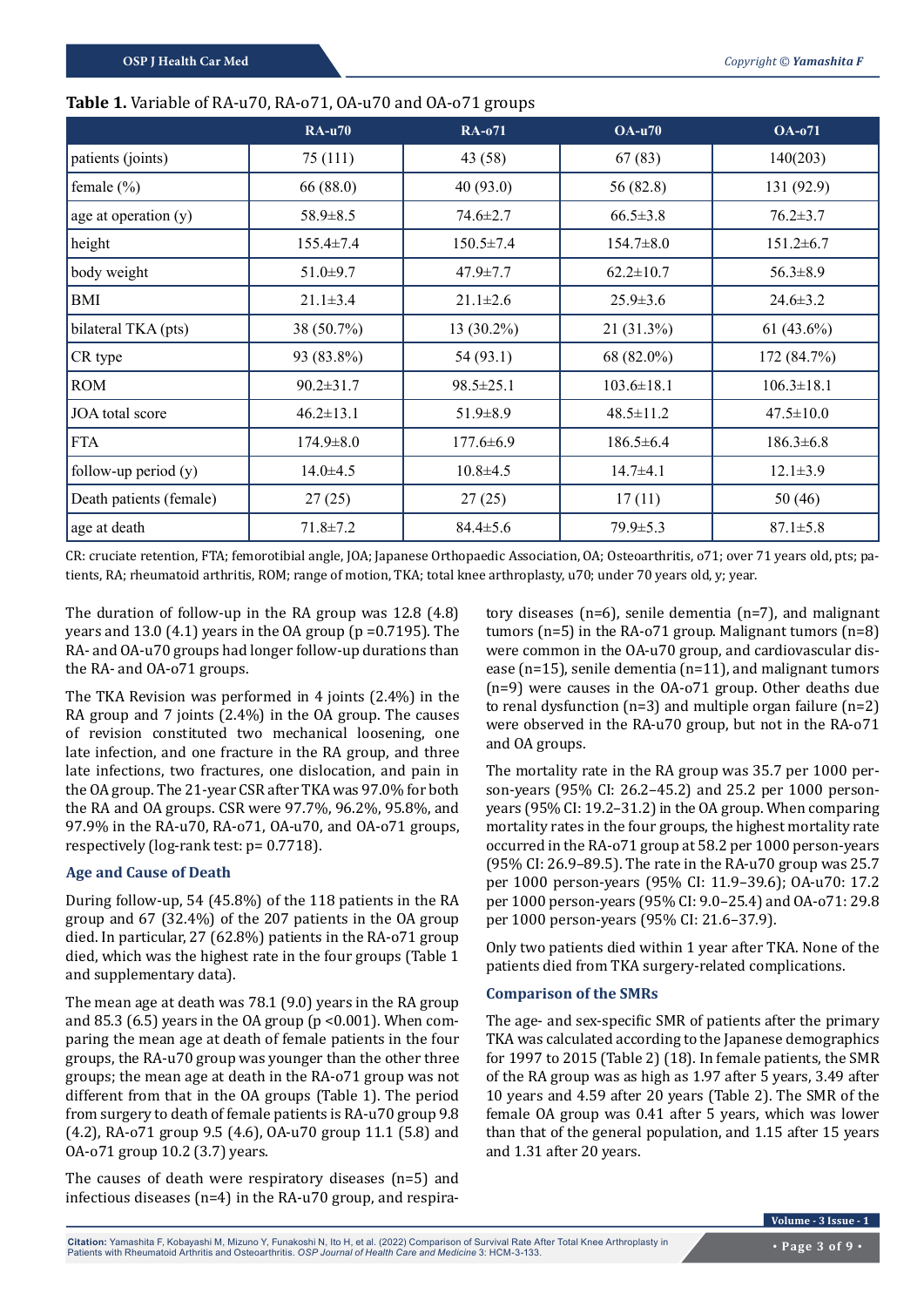| female RA<br>male RA |            |               |                 |                |            |               |                 |                |
|----------------------|------------|---------------|-----------------|----------------|------------|---------------|-----------------|----------------|
| years                | <b>SMR</b> | 95% CI        | Observed deaths | Expected death | <b>SMR</b> | 95% CI        | Observed deaths | Expected death |
| 5                    | 1.97       | 0.96-3.89     | 9               | 4.56           | 0.92       | $0.05 - 5.96$ |                 | 1.09           |
| 10                   | 3.49       | 2.38-5.08     | 29              | 8.32           | 0.93       | $0.16 - 3.75$ | $\overline{2}$  | 2.15           |
| 15                   | 4.02       | 2.93-5.49     | 42              | 10.44          | 1.42       | $0.46 - 3.92$ | 4               | 2.81           |
| 20                   | 4.59       | $3.44 - 6.10$ | 50              | 10.90          | 1.42       | 0.46-3.91     | 4               | 2.81           |
| female OA            |            |               |                 |                | male OA    |               |                 |                |
| 5                    | 0.41       | $0.17 - 0.93$ | 6               | 14.77          | 0.71       | $0.12 - 2.85$ | $\overline{2}$  | 2.83           |
| 10                   | 0.82       | $0.54 - 1.23$ | 25              | 30.61          | 1.58       | $0.73 - 3.24$ | 8               | 5.07           |
| 15                   | 1.15       | $0.84 - 1.55$ | 45              | 39.31          | 1.88       | $0.99 - 3.48$ | 11              | 5.84           |
| 20                   | 1.31       | 0.996-1.73    | 54              | 41.11          | 2.03       | 1.10-3.65     | 12              | 5.92           |

### **Table 2.** Standardized mortality rates every 5 years for each sex and each group

CI; confidence interval, OA; osteoarthritis, RA; rheumatoid arthritis, SMR; standardized mortality rate

Although a small number of male patients were analyzed, the SMR after 5 years was 0.92 for the RA group and 0.71 for the OA groups. Twenty years after TKA, the SMR for male RA patients was 1.42 and that for male OA patients was 2.03.

### **Comparison of the CSRs**

Figure 1 shows the CSRs of female patients with RA and OA up to 20 years after surgery. Table 3 and supplementary data Table S2 compare the CSR every 5 years up to 20 years. The OA group had a higher survival rate than the RA group over the course of follow-up, and the CSR after 20 years was 41.9% in the RA group and 57.0% in the OA group (Fig.1 and Table 3).



Figure 1. Cumulative survival curve of female patients with rheumatoid arthritis and osteoarthritis**.**

OA: osteoarthritis, RA: rheumatoid arthritis, log-rank test 0.005



Figure 2. Cumulative survival curves of female patients with RA and OA divided into the u70 and o71 groups

OA: osteoarthritis, RA; rheumatoid arthritis, u70; under 70 years old, o71; over 71 years old

| Table 3. Cumulative survival rates every 5 years of female patients with RA and OA, and subdividing groups |
|------------------------------------------------------------------------------------------------------------|
| were estimated by the Kaplan-Meire method.                                                                 |
|                                                                                                            |

|             | Age at TKA      | $5yrs(95\%CI)$ | $10$ yrs (95%CI) | $15$ yrs (95%CI) | $20\,\text{yrs}$ (95%CI) |
|-------------|-----------------|----------------|------------------|------------------|--------------------------|
| $RA(n=106)$ | $64.7 \pm 10.4$ | 91.5 (86-96)   | 74.6 (66-82)     | 57.3 (47-67)     | $41.9(30-54)$            |
| $OA(n=187)$ | $73.0 \pm 5.8$  | 96.8 (94-97)   | 87.4 (83-92)     | 72.6 (66-80)     | $57.0(45-69)$            |
| RA-u70      | $58.7 \pm 8.8$  | $95.5(90-100)$ | 75.8 (65-86)     | 66.5 (54-78)     | 55.5 (41-70)             |
| RA-071      | $74.5 \pm 2.6$  | 85.0 (74-96)   | $67.5(52-82)$    | $38.2(19-57)$    | $9.6(0-26)$              |
| $OA-u70$    | $66.3 \pm 4.0$  | $96.4(92-100)$ | 94.6 (89-100)    | 87.1 (77-97)     | 77.8 (62-93)             |
| $OA-071$    | $75.9 \pm 3.7$  | 97.0 (94-100)  | 84.2 (78-91)     | 66.3 (57-75)     | $44.8(28-61)$            |

**Volume - 3 Issue - 1**

**Citation:** Yamashita F, Kobayashi M, Mizuno Y, Funakoshi N, Ito H, et al. (2022) Comparison of Survival Rate After Total Knee Arthroplasty in Patients with Rheumatoid Arthritis and Osteoarthritis. *OSP Journal of Health Care and Medicine* 3: HCM-3-133.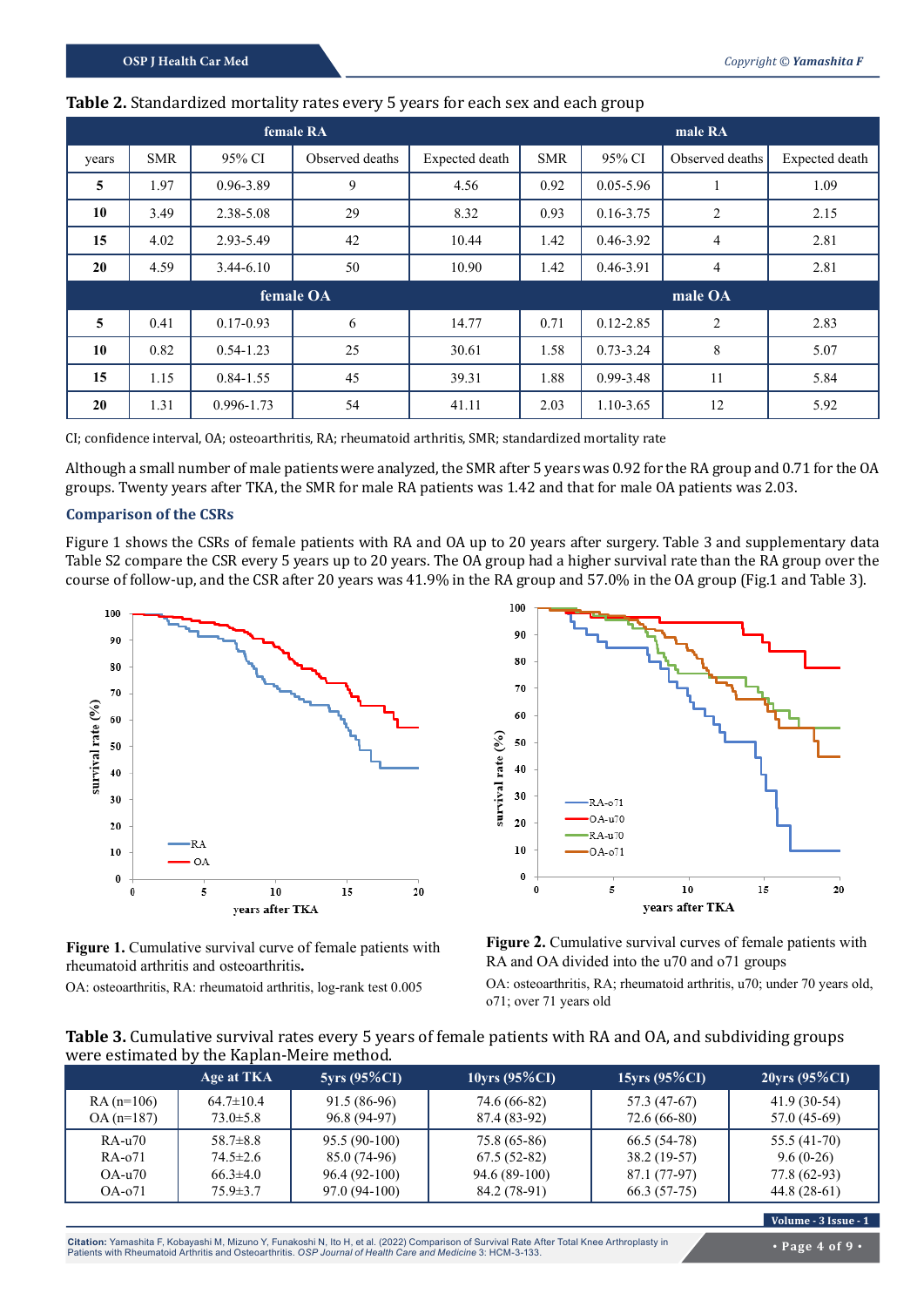The CSRs of female patients with RA and OA divided into the u70 and o71 groups are shown in Figure 2, Table 3 and Supplementary Table S2. The OA-u70 group had the highest survival rate of the four groups, and the RA-o71 group had the lowest. There was no significant difference in CSR between RA-u70 and OA-o71 over the course of the follow-up.

The CSR of female RA group was lower than that of the female OA group. The 5-year survival rates of the RA-u70, OA-u70, and OA-o71 groups were ≥ 90%, with no significant differences between the groups. The survival rate of the OA-o71 group was lower than that of the OA-u70 group 15 and 20 years after TKA [19-21].

#### **Risk Factors for Mortality**

The preoperative factors that affect mortality were investigated using the Cox proportional hazards model. In the RA group, age at TKA, RF titer, and steroid use were risk factors for mortality. CRP, MTX, and biologic-use were not influential factors.

When the hazard risk ratio was analyzed by dividing female patients with RA into u70 and o71 groups, in u70 group, age, RF titer and steroid-use were risk factors (Table 4). However, in the o71 group, age, steroid-use, and CRP were risk factors, and RF titer was not (Table 5).

| pre-operative variable data  | 41 survivals $(M\pm SD)$ | 25 deaths $(M\pm SD)$ | <b>Hazard</b> ratio | 95% CI        | P value      |
|------------------------------|--------------------------|-----------------------|---------------------|---------------|--------------|
| age at operation             | $56.6 \pm 9.3$           | $62.2 \pm 6.7$        | 1.093               | $1.05 - 1.30$ | 0.004        |
| height $(cm)$                | $154.5 \pm 6.1$          | $152.8 \pm 6.9$       | 1.022               | $0.97 - 1.15$ | 0.223        |
| body weight (kg)             | $52.5 \pm 9.5$           | $45.8 \pm 8.1$        | 0.983               | $0.90 - 1.02$ | 0.196        |
| unilateral:1, bilateral:2    | $1.5 \pm 0.5$            | $1.6 \pm 0.5$         | 0.631               | $0.49 - 3.76$ | 0.559        |
| ROM (degree)                 | $83.7 \pm 37.1$          | $97.4 \pm 24.1$       | 1.010               | $0.99 - 1.02$ | 0.922        |
| JOA total score              | $46.6 \pm 13.8$          | $44.0 \pm 12.0$       | 0.999               | $0.96 - 1.03$ | 0.885        |
| <b>FTA</b>                   | $174.3 \pm 7.6$          | $175.4 \pm 9.0$       | 1.007               | $0.95 - 1.10$ | 0.594        |
| rheumatoid factor (IU/mL)    | $114.0 \pm 122.1$        | $279.4 \pm 267.2$     | 1.002               | $1.00 - 1.01$ | ${}_{0.001}$ |
| $MTX$ -use $(0:no, 1:use)$   | $0.7 \pm 0.5$            | $0.5 \pm 0.5$         | 0.601               | $0.32 - 1.94$ | 0.609        |
| steroid-use $(0:no, 1:use)$  | $0.5 \pm 0.5$            | $0.8 \pm 0.4$         | 3.221               | 1.32-13.46    | 0.015        |
| Biologic-use $(0:no, 1:use)$ | $0.17 \pm 0.38$          | 0.0                   | unable to evaluate  |               |              |
| $CRP$ (mg/dL)                | $3.4 \pm 3.5$            | $4.3 \pm 3.8$         | 1.070               | $0.92 - 1.21$ | 0.463        |
| tender joint count           | $6.3 \pm 7.9$            | $7.6 \pm 8.1$         | 1.039               | $0.88 - 1.04$ | 0.294        |
| swollen joint count          | $11.0 \pm 8.5$           | $12.4 \pm 8.9$        | 0.961               | $0.94 - 1.11$ | 0.684        |

**Table 4.** Analysis of preoperative clinical data of female RA patients under 70 years by Cox Proportional Hazard Model

CRP; C reactive protein, FTA; femorotibial angle, JOA; Japanese orthopaedic association, MTX; methotrexate, OA; Osteoarthritis, RA; rheumatoid arthritis, ROM; range of motion

| Table 5. Analysis of preoperative clinical data of female RA patients over 71 years by Cox Proportional Hazard Model |
|----------------------------------------------------------------------------------------------------------------------|
|----------------------------------------------------------------------------------------------------------------------|

| pre-operative variable data  | 15 survivals $(M\pm SD)$ | 25 deaths $(M\pm SD)$ | <b>Hazard</b> ratio | 95% CI         | P value |
|------------------------------|--------------------------|-----------------------|---------------------|----------------|---------|
| age at operation             | $73.5 \pm 2.3$           | $75.0 \pm 2.6$        | 1.3845              | 1.12-1.71      | 0.002   |
| height (cm)                  | $151.7 \pm 5.8$          | $148.0 \pm 6.5$       | 0.9149              | $0.79 - 1.05$  | 0.219   |
| body weight (kg)             | $50.1 \pm 8.1$           | $45.5 \pm 7.0$        | 1.0263              | $0.91 - 1.16$  | 0.676   |
| Unilateral:1, bilateral:2    | $1.3 \pm 0.5$            | $1.3 \pm 0.5$         | 0.3220              | $0.09 - 1.12$  | 0.075   |
| ROM (degree)                 | $98.3 \pm 27.2$          | $97.0 \pm 24.9$       | 1.0099              | $0.99 - 1.03$  | 0.385   |
| JOA total score              | $52.1 \pm 11.4$          | $50.6 \pm 6.1$        | 1.0596              | $0.98 - 1.15$  | 0.168   |
| <b>FTA</b>                   | $179.7 \pm 6.7$          | $175.7\pm 6.8$        | 0.9895              | $0.92 - 1.07$  | 0.787   |
| rheumatoid factor (IU/mL)    | 144.7±169.6              | $171.2 \pm 149.8$     | 1.0029              | $0.99 - 1.01$  | 0.173   |
| $MTX$ -use $(0:no, 1:use)$   | $0.5 \pm 0.5$            | $0.4 \pm 0.5$         | 0.4770              | $0.16 - 1.45$  | 0.192   |
| steroid-use $(0:no, 1:use)$  | $0.3 \pm 0.5$            | $0.4 \pm 0.5$         | 4.7435              | 1.35-16.7      | 0.015   |
| biologic-use $(0:no, 1:use)$ | $0.1 \pm 0.3$            | $0.04 \pm 0.2$        | 2.7068              | $0.28 - 26.34$ | 0.391   |
| $CRP$ (mg/dL)                | $2.8 \pm 3.1$            | $4.5 \pm 3.1$         | 1.1988              | $1.02 - 1.41$  | 0.032   |
| tender joint count           | $4.7 \pm 4.2$            | $4.8 \pm 3.0$         | 1.2462              | $0.98 - 1.59$  | 0.077   |
| swollen joint count          | $9.8 \pm 7.4$            | $7.7 + 4.4$           | 0.8542              | $0.73 - 1.00$  | 0.053   |

**Citation:** Yamashita F, Kobayashi M, Mizuno Y, Funakoshi N, Ito H, et al. (2022) Comparison of Survival Rate After Total Knee Arthroplasty in Patients with Rheumatoid Arthritis and Osteoarthritis. *OSP Journal of Health Care and Medicine* 3: HCM-3-133.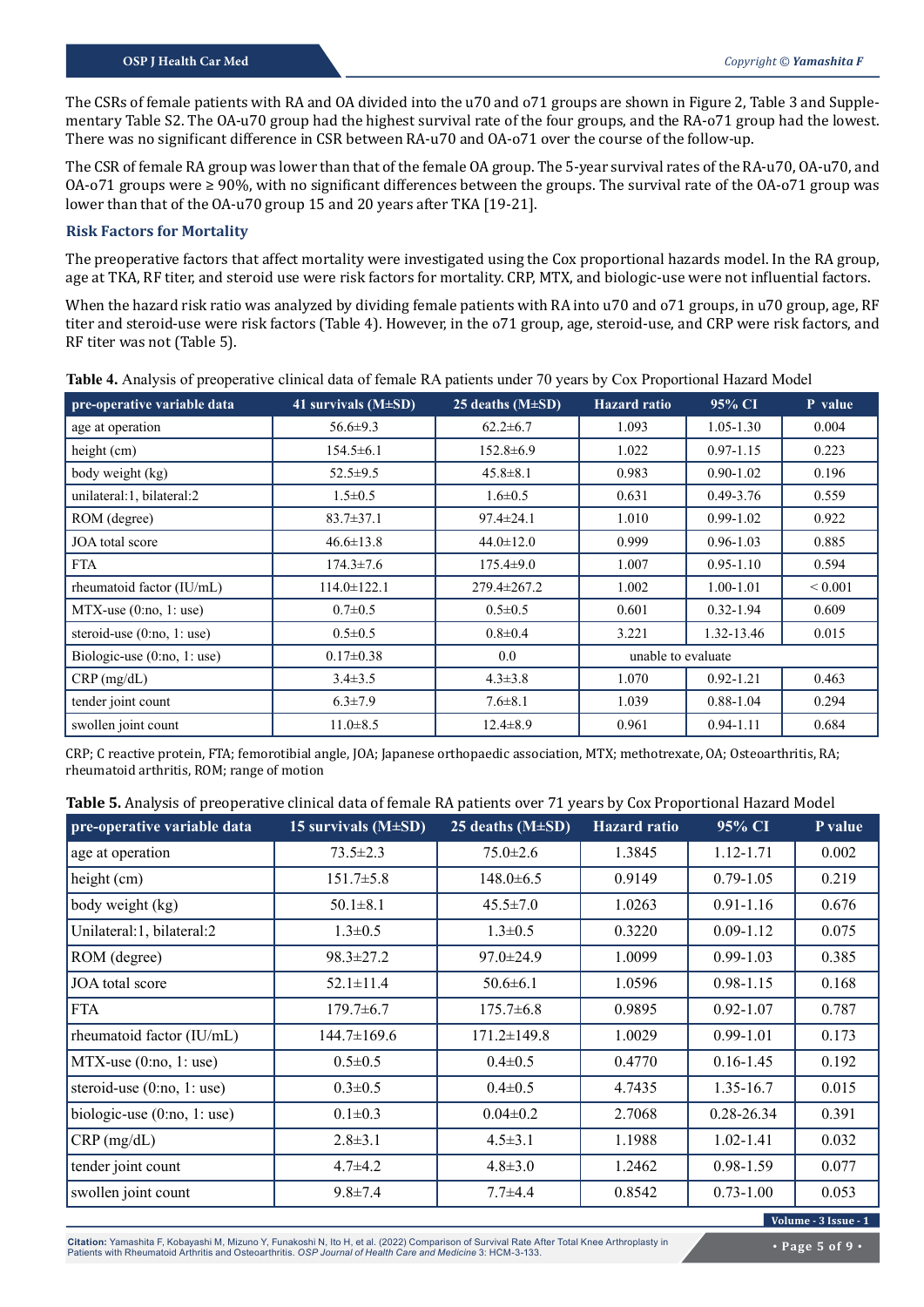CRP; C reactive protein, FTA; femorotibial angle, JOA; Japanese Orthopaedic Association, MTX; methotrexate, ROM; range of motion

In the female OA group, age at surgery was the only risk factor (Table 6). However, there was no influence factor for all items, including age at surgery in the u70 and o71 groups. Additionally, preoperative height, weight, bilateral TKA, ROM, FTA, and JOA score did not affect mortality in the four groups.

| pre-operative variable data | 130 survivals $(M\pm SD)$ | 57 deaths $(M\pm SD)$ | Hazard ratio | $95\%$ CI       | P value |
|-----------------------------|---------------------------|-----------------------|--------------|-----------------|---------|
| age at operation            | $72.3 \pm 5.7$            | $75.5 \pm 5.0$        | 1.0957       | 1.033-1.163     | 0.003   |
| height (cm)                 | $151.4\pm 6.0$            | $150.6 \pm 6.8$       | 1.0600       | 0.963-1.074     | 0.545   |
| body weight (kg)            | $57.8 \pm 8.6$            | $54.8 \pm 8.9$        | 0.9793       | $0.941 - 1.019$ | 0.307   |
| Unilateral:1, bilateral:2   | $1.4 \pm 0.5$             | $1.5 \pm 0.5$         | 1.0600       | 0.596-1.885     | 0.843   |
| ROM (degree)                | $104.3 \pm 19.4$          | $106.8 \pm 19.9$      | 1.0077       | $0.992 - 1.024$ | 0.346   |
| JOA total score             | $48.3 \pm 10.3$           | $44.8 \pm 10.9$       | 0.9851       | $0.957 - 1.015$ | 0.316   |
| <b>FTA</b>                  | $186.4\pm 6.7$            | $187.0 \pm 6.7$       | 1.0042       | 0.961-1.049     | 0.852   |

**Table 6.** Analysis of preoperative clinical data of female OA patients by Cox Proportional Hazard Model

FTA; femorotibial angle, JOA; Japanese Orthopaedic Association, ROM; range of motion.

# **Discussion**

The most important findings of this study are that the survival rate 20 years after TKA was significantly lower in the RA group than in the OA group (Fig.1, Table 3). There was no significant difference in CSR between the RA-u70 group and the OA-o71 group. The survival curve for RA-u70 was similar to that of OA-o71.

The SMR of the female RA group was as high as 1.97 after 5 years, 3.49 after 10 years, and 4.59 after 20 years (Table 2). The SMR of the female OA group was 0.41 after 5 years, 1.15 after 15 years, and 1.31 after 20 years.

The preoperative factors affected survival were age at surgery, RF titer, and steroid-use in the RA-u70 group. In the RA-o71 group, CRP was an additional risk factor, instead of RF. In the OA group, only age at TKA was a risk factor for mortality.

The above results were obtained by investigating patients with RA and OA who were operated on by one surgeon and followed by the same surgeon. The surgeon has a unique trait being as a board-certified rheumatologist as a boardcertified orthopedic surgeon, and he is keen on interested in treating patients with rheumatic diseases (i.e., RA and OA) on his own over the perioperative and postoperative periods. The data was not influenced by surgeons' and rheumatologist' differences in treatment, which suggesting that the exploited outcomes were less vulnerable isolated from potential confounding issues.

In this retrospective study, we followed 328 patients with RA and OA with 460 primary TKAs from 22 August 1997 to 17 December 2007 for up to 21 years. Because more than 80% of the RA and OA patients were women in this study, the analysis was performed primarily for female patients.

To the best our knowledge, no reports have compared the CSRs of RA and OA after TKA by age group.

The CSRs of patients in the RA-u70 group who underwent TKA at a mean age of 58.9 years and patients in the OA-o71 group, with a mean age of 76.2 years, showed similar survival curves. The CSR of the RA-o71 patients, who underwent TKA at a mean age of 74.6 years, was significantly lower than for the OA-o71 patients, who underwent TKA at a mean age of 76.2 years.

When Comparing the RA-u70 and OA-o71 female groups regarding respect to death, the mean age at surgery of the RAu70 group was approximately 15 years younger and the time to death of two groups was approximately 10 years. Because the SMR of the OA-o71 group was not different from that of the general population, it can be said that RA patients who underwent TKA under 70 years of age had similar mortality rates as the general population, which was 15 years older.

Although there are few reports evaluating the mortality of elderly-onset RA, mortality for seropositive elderly-onset RA is higher than that of the general population [32]. However, the studies did not find any difference in seronegative RA [33]. The mortality rate of the RA-o71 group was 58.2 per 1000 person-years. These results show that RA is a more serious condition than OA. Special attention should be paid to survival prognosis when it becomes necessary to perform TKA in elderly RA patients.

#### **Comparison of SMRs**

SMR is a method of comparing the mortality rate of a cohort with the mortality rate of the general population of the area. SMR constitutes the number of deaths in the cohort divided by the expected deaths of the general population. The reported SMR in patients with RA-TKA is 0.81 (95% CI: 0.52- 1.25), with a mean follow-up period of 5.4 years [6]. According to our findings, the SMR of female RA patients was as high as 1.97 (95% CI: 0.96–3.89) after 5 years and significantly higher 10**-**20 years after surgery. These results were similar to Böhm and colleagues' report [2].

RA patients who have not undergone surgery have a high-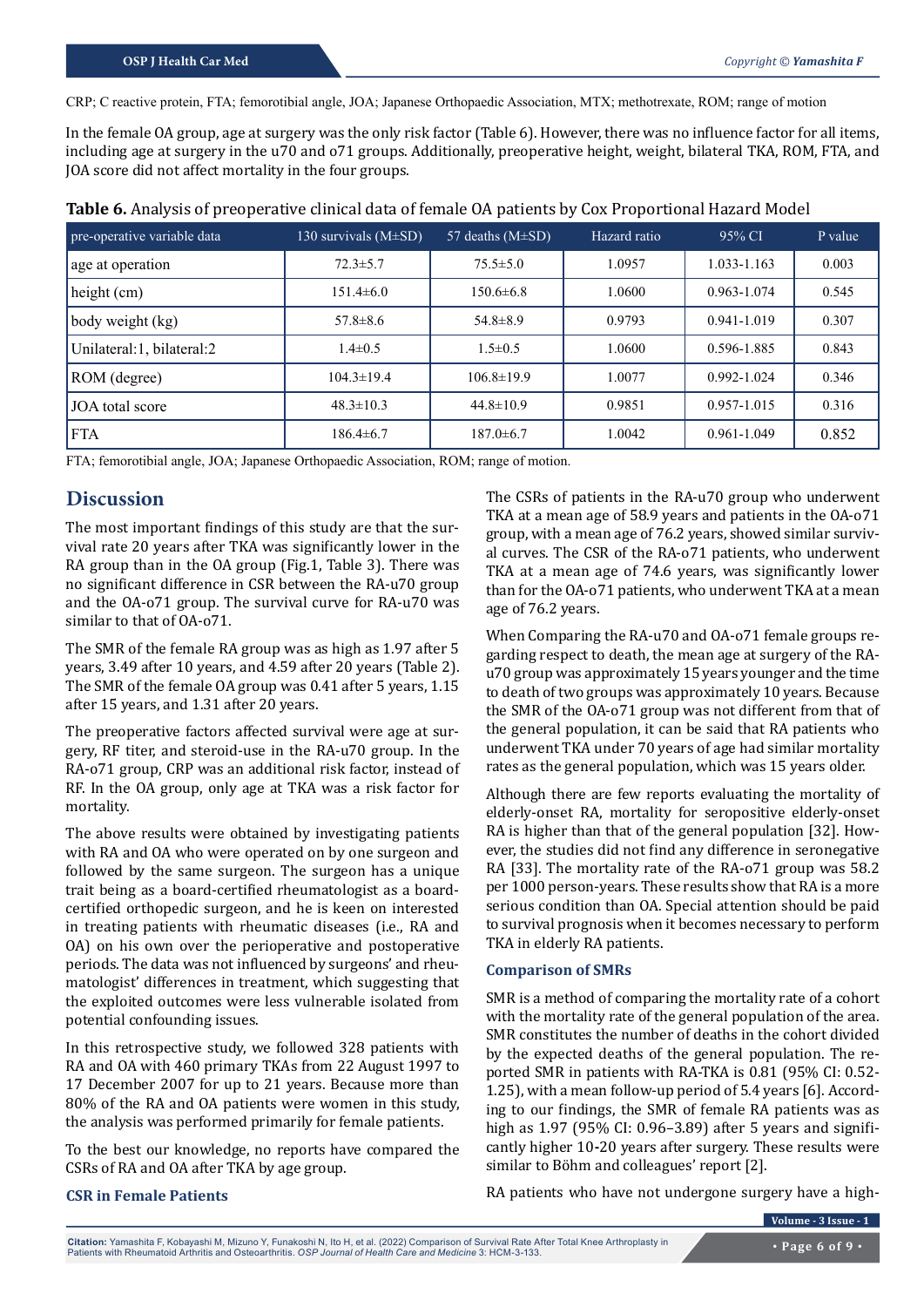er mortality rate than the general population [22, 24, 25, 34]. Shourt and colleagues reported that RA patients who underwent joint reconstructive procedures have higher mortality rates than RA patients who have not undergone surgery [26]. Among patients with RA, those who undergo TKA have a high disease activity and are severe cases.

The SMR was 0.41 in female patients with OA 5 years after TKA in this study. Several reports found that SMR was decreased than that in the general population 5**-**10 years after TKA [2, 6, 8, 9, 11**-**13]. This is because healthier people are selected for surgery [9, 13]. Ravi and colleagues reported that TKA reduced cardiovascular events [35]. On the contrary, some reports indicated that SMR increases long-term in patients with OA after TKA, but the cause has not been clarified [12, 13]. The results of our 20-year follow-up study showed that the SMR did not differ from that of the general population.

However, several reports indicated that the mortality rate in patients with knee OA with symptoms is higher than that in the general population without OA [27**-**30, 35]. It has been reported that dysfunction and pain increased mortality rates [30], and that subjects with symptomatic OA are likely to take non-steroidal anti-inflammatory drugs, which are associated with excess mortality from gastrointestinal and cardiovascular diseases [29].

Combined with the report indicating that the survival rate of OA patients undergoing TKA was higher than that of OA patients receiving conservative therapy [7] and our results, TKA should be actively considered for symptomatic OA patients with K-L classification grade 3 or 4.

#### **Preoperative Risk Factors Associated with Mortality**

Analysis of the Cox proportional hazards model of female patients showed that the RA group had significant hazard ratios for age at TKA, RF titer, and steroid-use; we did not see any effect for biological administration. This result was similar to previously described risk factors for RA patients without surgery [5, 25].

The RA-u70 group had similar results to the RA group (Table IV), but in the RA-o71 group, CRP was a risk factor instead of the RF titer (Table V). We considered that this was because the difference in RF titers between survivals and deaths is lower in the o71 group than in the u70 group, and the RF titers of deaths in the o71 group were lower than in the u70 group (Table IV, V).

In the patient of elderly-onset RA with a high disease activity, it is necessary to control inflammation regardless of the RF titer. More follow-up studies and a detailed analysis of mortality in more elderly-onset RA patients are needed.

In the group of women with OA in this study, age at the time of operation was the only risk factor for mortality (Table VI). Sub-analysis of the u70 and o71 groups identified no risk factors, including age.

### **Age and Cause of Death After TKA**

The mean life expectancy of Japanese people in 2017 was 87.3 years for women and 81.1 years for men [1]. In this study, the mean age at death of OA-o71 was 87.2 years for women and 85.3 years for men. Patients with knee OA who undergo TKA after the age of 71 are likely to be able to live in an environment similar to people with few physical abnormalities or to be selected for TKA, even though they are older. However, because we were unable to investigate comorbidities, we could not draw a definitive conclusion on this issue, and further research is needed.

According to statistics regarding on causes of death in Japanese people, malignant tumors were the most common, followed by heart disease and cerebrovascular disease [1]. This tendency was similar in the OA group [9, 27, 28]. On the contrary, in the RA group, many deaths were due to respiratory diseases, infectious diseases, renal dysfunction, and multiple organ failure, as in previous reports [23-25].

There are many limitations in this study. The number of patients analyzed might be considered relatively low for this type of study; especially with regard to the number of male patients. Complications, such as comorbidities, American Society of Anesthesiologist grade, and smoking, were not investigated. Despite these limitations, this study has several advantages, including that all patients with OA and RA were operated by a single doctor and underwent the same postoperative rehabilitation protocol and received the same basic medications, especially in RA patients, and follow-up with the same doctor in a single hospital.

## **Conclusions**

The CSR was higher in patients with OA versus RA. The survival rate of the women in the OA-u70 group was highest, similar for RA-u70 and OA-o71, and particularly poor in the RA-o71 group. The survival curves for the RA-u70 and the OA-o71groups were similar over the course of the follow-up.

The SMR was significantly higher for women with RA. In OA patients SMR was lower than that of the general population after 5 years and was 1.1 after 15 years.

The preoperative factors that affected survival were age at surgery, RF titer, and steroid use in the RA-u70 group. In the RA-o71 group, CRP was an additional risk factor, instead of RF. In the OA group, only age at TKA was a risk factor.

In patients with RA over 71 years of age with a high disease activity, it is necessary to control inflammation regardless of the RF titer. TKA should be actively considered in patients with advanced knee osteoarthritis.

**Author contributions**: Study coauthors contributed substantially to the conception or design of the work (FY), data acquisition (HI, HF, HN, TS, SH, YS, YT), data analysis (FY, DM, KK, MI), statistical analysis (FY, KK), interpretation of results (MK, YM, HF, YS, TS, SH), drafting the work (FY), revising the work critically and providing final approval of the manuscript (FY, NF, DM, KK,). FY takes responsibility for the integrity of the work as a whole.

**Acknowledgments**: The authors acknowledge the efforts of all participating patients and families, and orthopaedic surgeons, nurses and secretaries at the Department of Orthopedic Surgery and Rheumatology, Kyoto Shimogamo Hospital.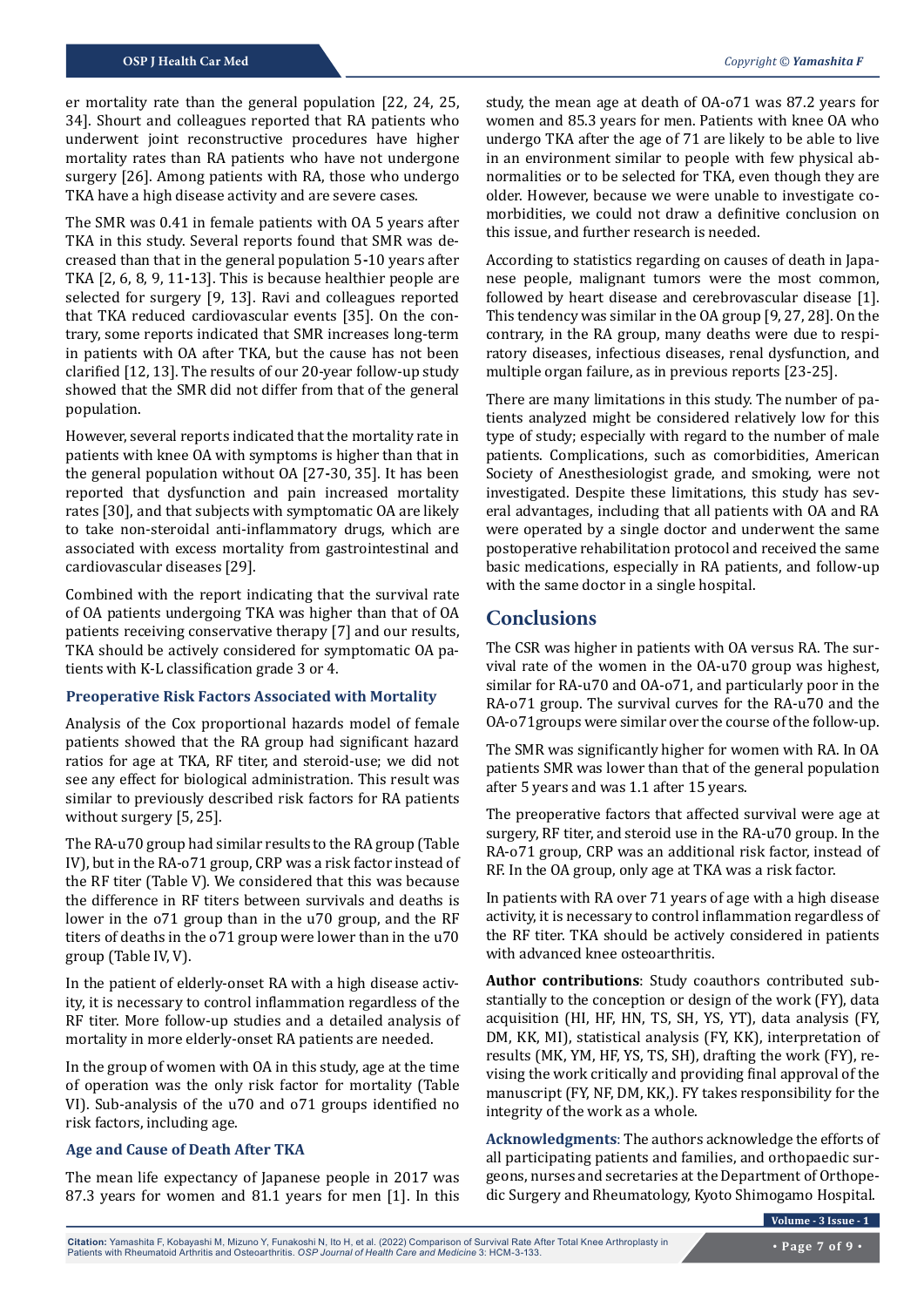We thank Jane Charbonneau, DVM, from Edanz (https:// jp.edanz.com/ac) for editing a draft of this manuscript.

**IRB approval**: This research has been approved by the IRB of the authors' affiliated institutions.

**Funding**: This research did not receive any specific grant from funding agencies in the public, commercial, or not-forprofit sectors.

**Conflict of interest**: The authors declare no conflicts of interest to this work.

# **References**

- 1. Ministry of Health, Labour and Welfare of Japan (mhlw. go.jp) (2018). [Crossref]
- 2. Shrøder HM., Kristensen PW., Petersen MB., Nielsen PT (1998) Patient survival after total knee arthroplasty5-year data in 926 patients. *Acta Ortop Scand* 69: 35-38. [\[Crossref\]](https://pubmed.ncbi.nlm.nih.gov/9524515/)
- 3. Böhm P., Holy T., Pietsch-Breitfeld., Meisner C (2000) Mortality after total knee arthroplasty in patients with osteoarthrosis and rheumatoid arthritis. *Arch Orthop Traima Surg* 120: 75-78. [\[Crossref\]](https://pubmed.ncbi.nlm.nih.gov/10653109/#:~:text=Age standardized mortality ratios (SMRs,%25 CI 1.0%2D7.19).)
- 4. Clement ND., Jenkins PJ., Brenkel IJ., Walmsley P (2012) Predictors of mortality after total knee replacement: a tenyear survivorship analysis. *J Bone Joint Surg Br* 94: 200- 204. [\[Crossref\]](https://pubmed.ncbi.nlm.nih.gov/22323686/#:~:text=Multivariate modelling confirmed the independent,standardised mortality ratio of 1.90.)
- 5. Cordtz RL., Zobbe K., Kristensen LE., Højgaard P., Kristensen LE., et al. (2018) Predictors of revision, prosthetic joint infection and mortality following total hip or total knee arthroplasty in patients with rheumatoid arthritis: a nationwide cohort study using Danish healthcare registers. *Ann Rheum Dis* 77: 281-288.
- 6. Ohzawa S., Takahara Y., Furumatsu T., Inoue H (2001) Patients Survival after total knee arthroplasty. *Acta Med. Okayama* 55: 295-299. [\[Crossref\]](https://pubmed.ncbi.nlm.nih.gov/11688953/)
- 7. Misra D., NaLu., Felson D., Choi HK., Seeger J., et al. (2017) Does knee replacement surgery for osteoarthritis improve survival? The jury is still out. *Ann Rheuma Dis*. 76: 140-146. [\[Crossref\]](https://pubmed.ncbi.nlm.nih.gov/27190096/)
- 8. Choi HG., Kwon BC., Kim J Il., Lee JK (2020) Total knee arthroplasty reduces the risk of mortality in osteoarthritis patients up to 12 years: A Korean national cohort longitudinal follow-up study. *Journal of Orthopaedic Surgery* 28: 1-8, [\[Crossref\]](https://pubmed.ncbi.nlm.nih.gov/32072852/)
- 9. Hunt LP., Ben-Shlomo Y., Whitehouse MR., Porter ML., Blom AW (2017) On behalf of the National Joint Registry for England, Wales, Northern Ireland and the Isle of Man. The main cause of death following primary total hip and knee replacement for osteoarthritis. A cohort study of 26,766 deaths following 332,734 hip replacements and 29,802 deaths following 384,291 knee replacements: *J Bone Joint Surg Am*: 99: 565-575.
- 10. Ishii Y., Noguchi H, Sato J., Ishii H., Takayama S., et al. (2017) Life expectancy of osteoarthritic patients after primary total knee arthroplasty. *J Clin Orthop Trauma* S57- S61. [\[Crossref\]](https://www.ncbi.nlm.nih.gov/pmc/articles/PMC5681233/)
- 11. Büchele G., Günther KP., Brenner H., Puhl W., Stürmer T., et al. (2018) Osteoarthritis-patterns, cardiometabolic risk factors and risk of all-cause mortality: 20 years follow-up in patients after hip or knee replacement. *Scientific Reports* 8: 5253.
- 12. Harris IA., Hatton A., Pratt N., Lorimer M., Naylor JM., et al. (2019) How does mortality risk change over time after hip and knee arthroplasty? *Clin Orthop Relat Res* 477: 1414- 1421. [\[Crossref\]](https://www.ncbi.nlm.nih.gov/pmc/articles/PMC6554112/)
- 13. Robertsson O., Stefánsdóttir A., Lidgren L., Ranstam J (2007) Increased long-term mortality in patients less than 55 years old who have undergone knee replacement for osteoarthritis: results from the Swedish Knee Arthroplasty Register. *J Bone Joint Surg Br* 89: 599-603. [\[Crossref\]](https://pubmed.ncbi.nlm.nih.gov/17540743/)
- 14. Arnett FC., Edworthy SM., Bloch DA., McShane DJ., Fries JF., et al. (1988) The American Rheumatism Association 1987 revised criteria for the classification of rheumatoid arthritis. *Arthritis Rheum* 31: 315-324. [\[Crossref\]](https://pubmed.ncbi.nlm.nih.gov/3358796/)
- 15. Kellgren JH., Lawrence JS (1957) Radiological assessment of osteo-arthrosis. *Ann Rheum Dis* 16: 494-502. [\[Crossref\]](https://pubmed.ncbi.nlm.nih.gov/13498604/)
- 16. Koshino T., Ikeuchi H., Kurosawa H., Niwa S., Okamoto R., et al. (1988) Criteria for evaluating rheumatoid arthritis of the knee: the committee on Assessment criteria for knee disease and treatments of the Japanese Orthopaedic Association. *J Jpn Orthop Assoc* 62: 900. [\[Crossref\]](https://pubmed.ncbi.nlm.nih.gov/3741515/)
- 17. Bhandari M., Pascale W., Sprague S., Pascale V (2012) The Genesis II in primary total knee replacement: A systematic literature review of clinical outcomes. *Knee* 19: 8-13. [\[Crossref\]](https://pubmed.ncbi.nlm.nih.gov/21497098/)
- 18. Ministry of Health, Labour and Welfare of Japan (2018) (mhlw.go.jp).
- 19. Hanyu T., Murasawa A., Tojo T (1997) Survivorship analysis of total knee arthroplasty with the kinematic prosthesis in patients who have rheumatoid arthritis. *J Arthroplas* 12: 913-919. [\[Crossref\]](https://pubmed.ncbi.nlm.nih.gov/9458257/)
- 20. Ito J., Koshino T., Okamoto R., Saito T (2003) 15-year follow-up study of total knee arthroplasty in patients with rheumatoid arthritis. *J Arthroplas* 18: 984-992. [\[Crossref\]](https://pubmed.ncbi.nlm.nih.gov/14658102/#:~:text=The survival rate of prostheses,a good long%2Dterm outcome.)
- 21. Kaneko A., Eto Y., Tsukamoto M (2004) Survival after total joint arthroplasty in patients with rheumatoid arthritis. Comparison of the postoperative life expectancies and survival by initial operative years: 1970s and 1980s group versus 1990s group. *Mod Rheumatol* 14: 466-469. [\[Crossref\]](https://pubmed.ncbi.nlm.nih.gov/24387724/)
- 22. Gonzalez A., Kremers HM., Crowson CS., Nicola PJ., Davis, III JM, et al. (2007) The widening mortality gap between rheumatoid arthritis patients and the general population. *Arthritis Rheum* 56 :3583-3587. [\[Crossref\]](https://pubmed.ncbi.nlm.nih.gov/17968923/)
- 23. Widdifield J., Paterson JM., HuangA,Bernatsky S (2018) Causes of death in rheumatoid arthritis: How do they compare to the general population? *Arthritis Care Res* 70: 1748–1755. [\[Crossref\]](https://pubmed.ncbi.nlm.nih.gov/29512334/#:~:text=Increased mortality for all%2Dcause,respiratory disease and circulatory disease.)
- 24. Van den Hoek J., Boshuizen HC., Roorda LD., Tijhuis GJ., Nurmohamed MT., et al. (2017) Mortality in patients with